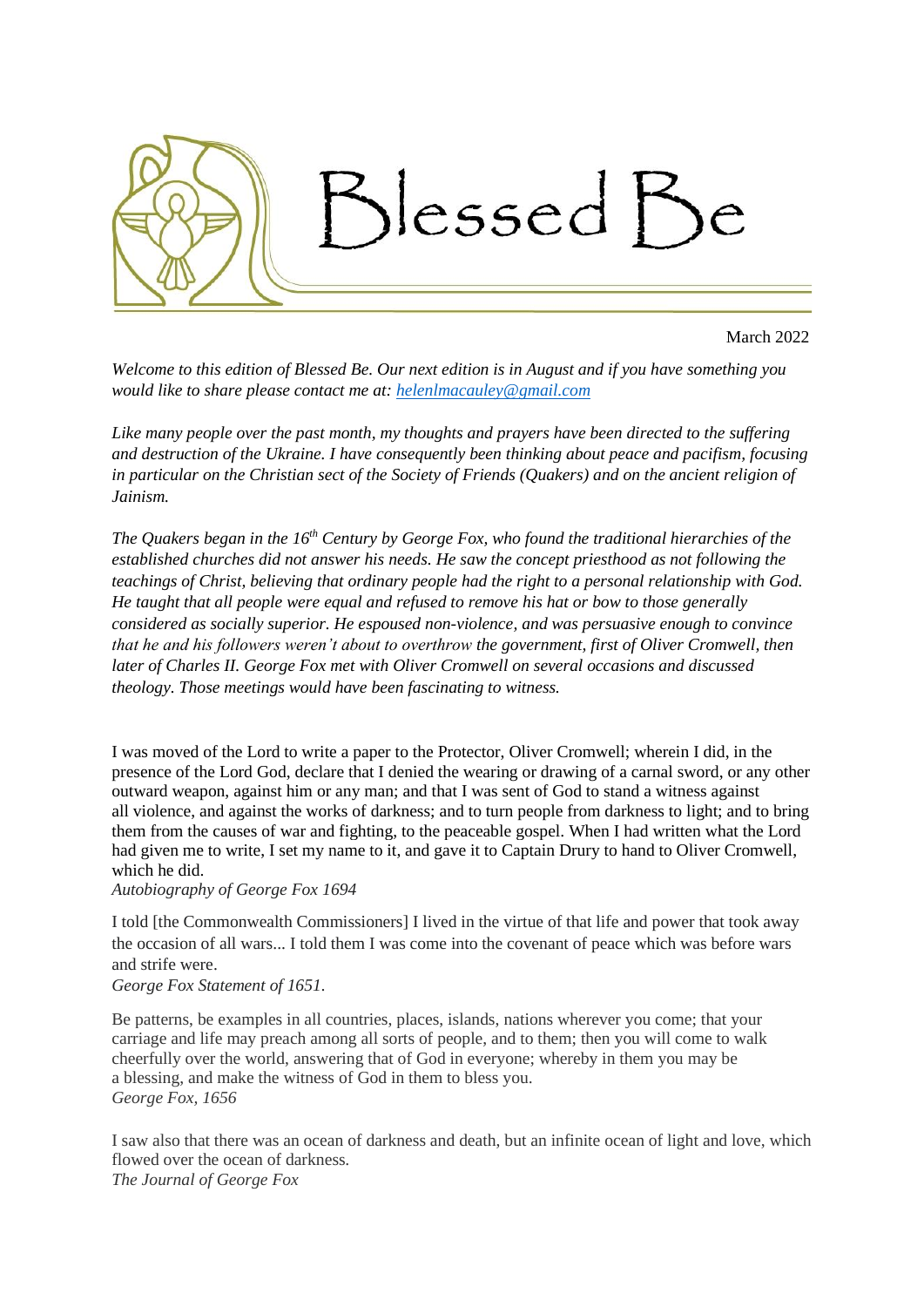# *Other notable Quakers include:*

### *John Greenleaf Whittier, poet and anti-slavery advocate*

And so, I find it well to come For deeper rest to this still room For here the habit of the soul Feels less the outer world's control: The strength of mutual purpose pleads More earnestly our common needs: And from the silence multiplied By these still forms on either side, The world that time and sense have known Falls off and leaves us God alone.

### *Author and philosopher, Rufus Matthew Jones 1863-1948*

There is no way to find yourself until you discover how utterly to lose yourself.

### *Elizabeth Fry, prison reformer 1780-1845*

I believe there is something in the mind, or in the heart, that shows its approbation when we do right. I give myself this advice: Do not fear truth, let it be so contrary to inclination and feeling. Never give up the search after it: and let me take courage, and try from the bottom of my heart to do that which I believe truth dictates, if it leads me to be a Quaker or not.

### *The founder of Pennsylvania, William Penn 1644-1718*

If we better studied and understood God's creation, this would do a great deal to caution and direct us in our use of it. For how could we find the imprudence to abuse the world if we were seeing the great Creator stare us in the face through each and every part of it?

*And Priscilla Hannah Peckover (1833-1931) who worked to build the pacifist movement. She established the Wisbech Local Peace Association which grew to 6,000 members. She was nominated for the Nobel Peace Prize four times.*

\*\*\*\*\*

*Long before Siddhartha Gautama, later to be called the Buddha, was born over2,500 years ago, the Jain religion existed in India.* 

*It is believed that Parshvanatha, the 23rd Tirthankara (leader and teacher) lived in the 7th century BCE. In 599 Vardhamana (also called Mahavira meaning Great Hero) was born, a contemporary of the Buddha, and the 24th Tirthankara and last Tirthankara of Jainism. He is seen today as a reformer of Jainism. His version of Jainism has much in common with Buddhism (including karma and selfdiscipline), although the practice of asceticism in Jainism is a major difference. Like Buddhism there is an emphasis on non-violence. It is in fact one of the core tenets of the religion, and the devout will use a fallen feather to brush their path so that they do not inadvertently walk on any insects that might cross their path. Nor will they eat any root vegetables because the harvesting of these means both the death of the plants themselves and also any minute organisms attached to the roots. Ideally, they will eat only fruit and vegetables that have fallen or are about to fall from the plant. This is to prevent harm to these organisms but also to prevent harm to oneself, as harming other creatures prevents the soul from escaping the cycle of rebirth.*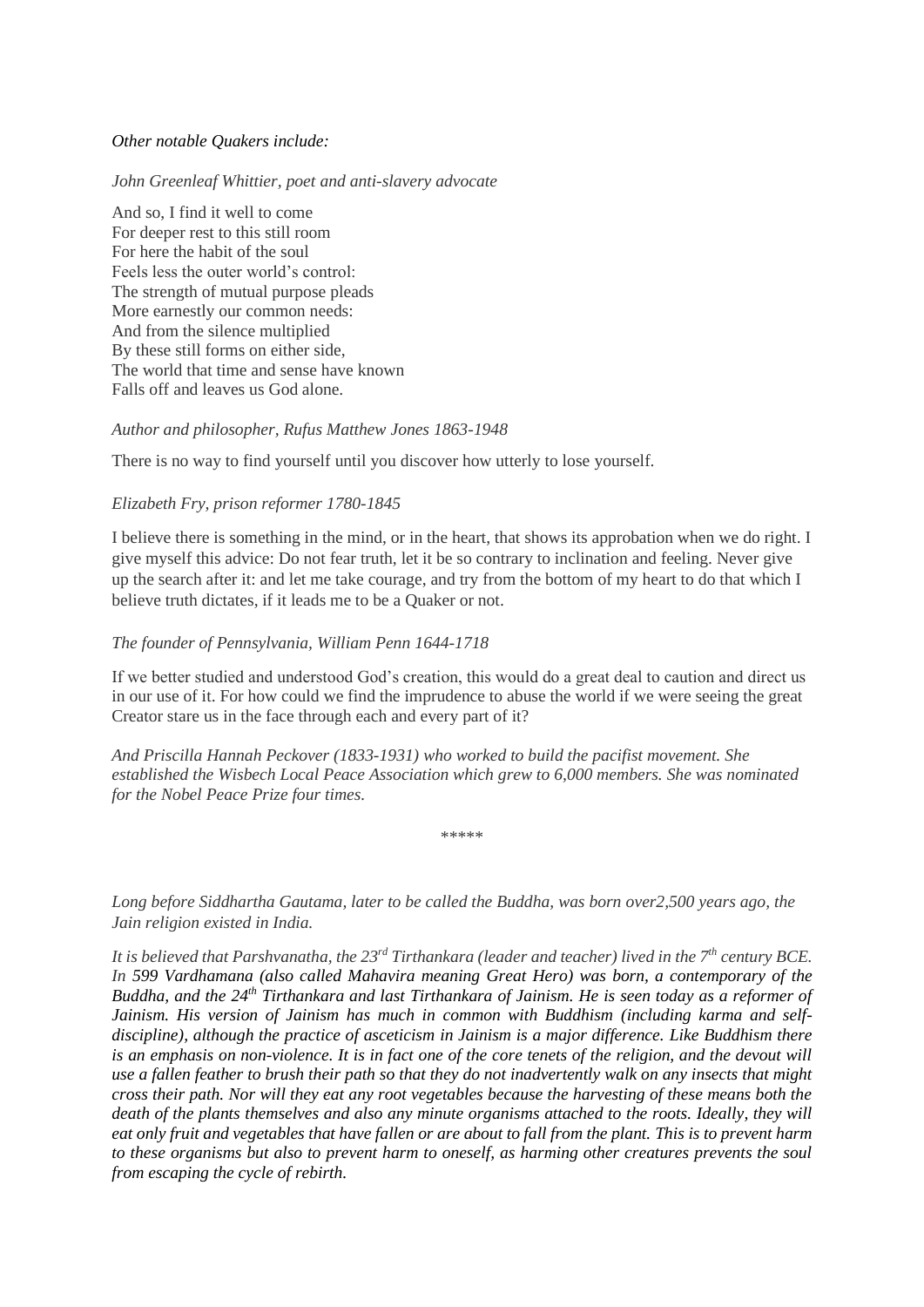*There are two major elements to Jain belief:*

*- Ahimsa means non-violence in action and the lack of desire to harm. All life is considered sacred and everything has a right to live without fear.*

*- Anekāntavāda is the concept that the ultimate truth is complicated, with multiple facets, and can't be expressed in a single statement.*

*There are 5 vows that Jains are expected to take:*

*Ahimsa (non-violence) Asteya (non-stealing) Apaarigatha (non-attachment) Satya (truth) Brahmacharya (chastity)* 

### *Here are some quotes from Mahavira*

Kill not, cause no pain. Nonviolence is the greatest religion.

Do not injure, abuse, oppress, enslave, insult, torment, torture, or kill any creature or living being.

Anger begets more anger, and forgiveness and love lead to more forgiveness and love.

One who neglects or disregards the existence of earth, air, fire, water and vegetation disregards his own existence which is entwined with them.

In happiness and suffering, in joy and grief, we should regard all creatures as we regard our own self.

Can you hold a red-hot iron rod in your hand merely because someone wants you to do so? Then, will it be right on your part to ask others to do the same thing just to satisfy your desires? If you cannot tolerate infliction of pain on your body or mind by others' words and actions, what right have you to do the same to others through your words and deeds?

All breathing, existing, living, sentient creatures should not be slain, nor treated with violence, nor abused, nor tormented, nor driven away.

Do unto others as you would like to be done by. Injury or violence done by you to any life in any form, animal or human, is as harmful as it would e if caused to your own self.

The most important principle of environment is that you are not the only element.

If one undertakes retrospection of the day's events, one must do it regularly at the appointed hour, not fitfully, not doing it today, neglecting to do it tomorrow and the day after and then taking it up again on the fourth day. Such irregular practice is not conducive to the confirmation of the habit of retrospection.

\*\*\*\*\*

There is the Music of Heaven in all things and we have forgotten how to hear it until we sing.

*Hildegard of Bingen*